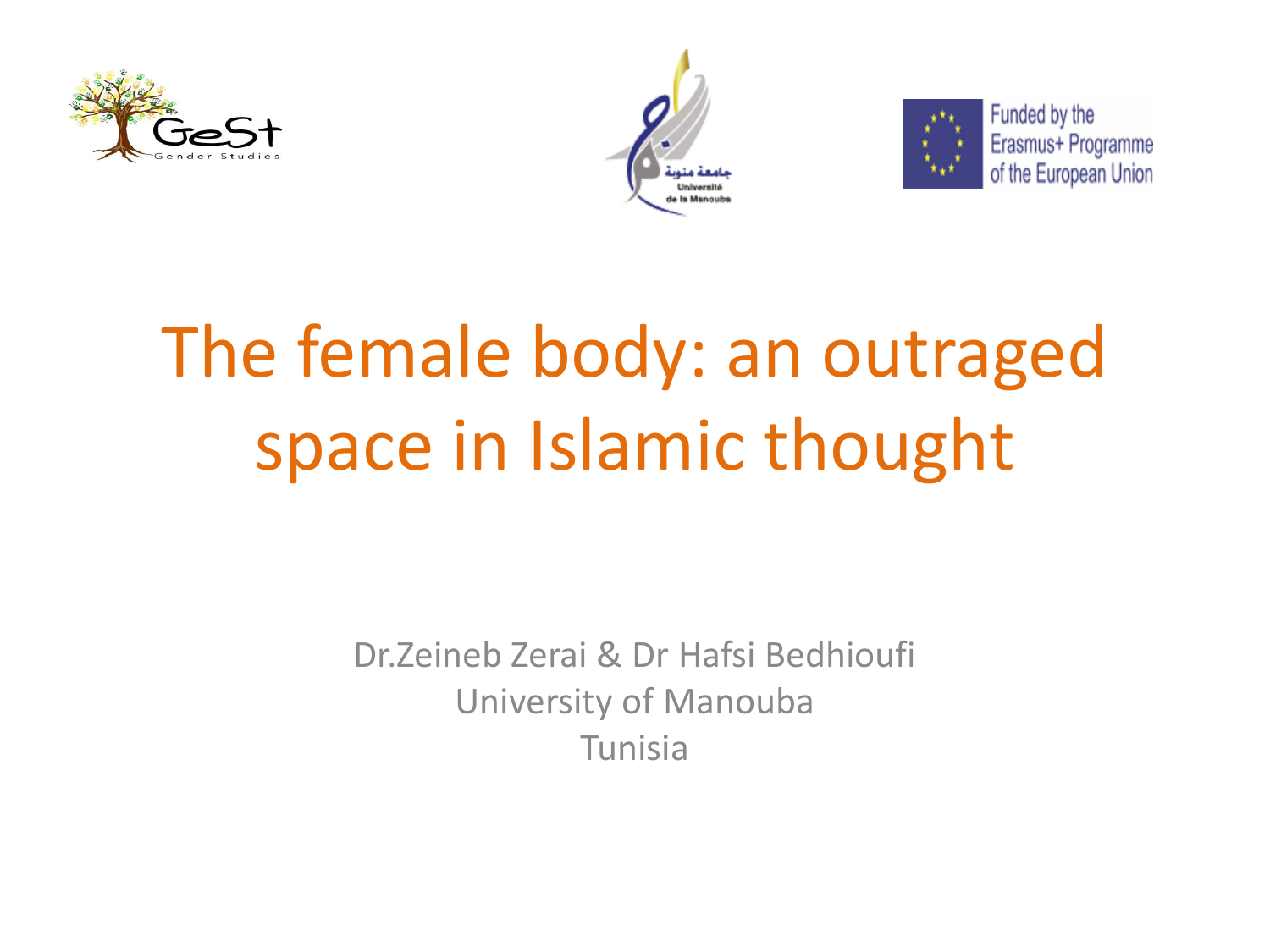### Introduction

- The situation of women differs from one society to another. To each society its knowledge and its morality, which decide the feminine status and contributes to it its value and its meaning.
- They do not have the value of the masculine being. Considered a source of seduction (fitna), they threaten religious peace.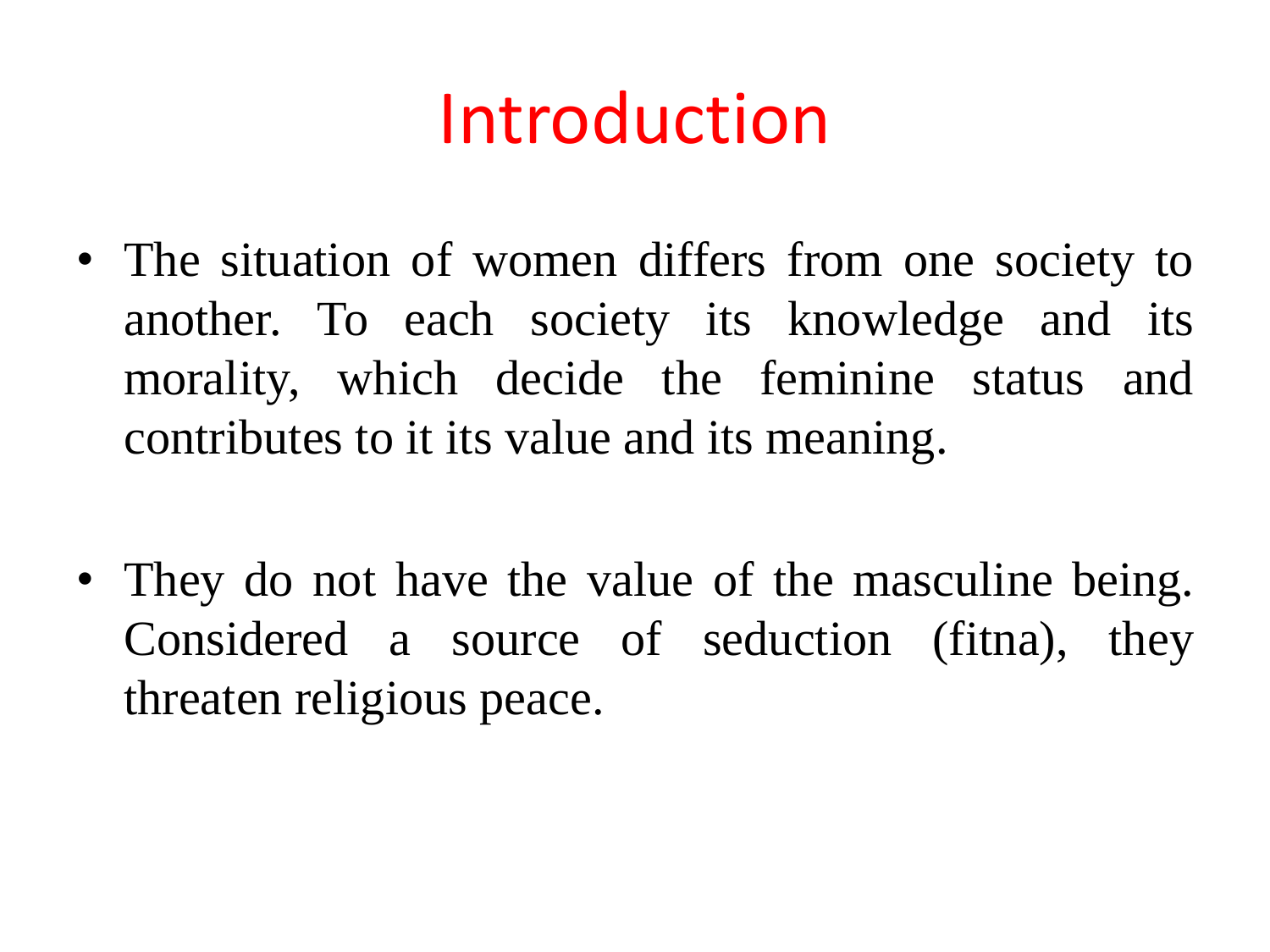I. the primacy of the man over the woman

- Islam doesn't give the same consideration to men and women.
- About fifty verses of the Koran and as many hadiths clearly define the status of the Muslim woman.

• Islam undeniably considers the superiority of men over women.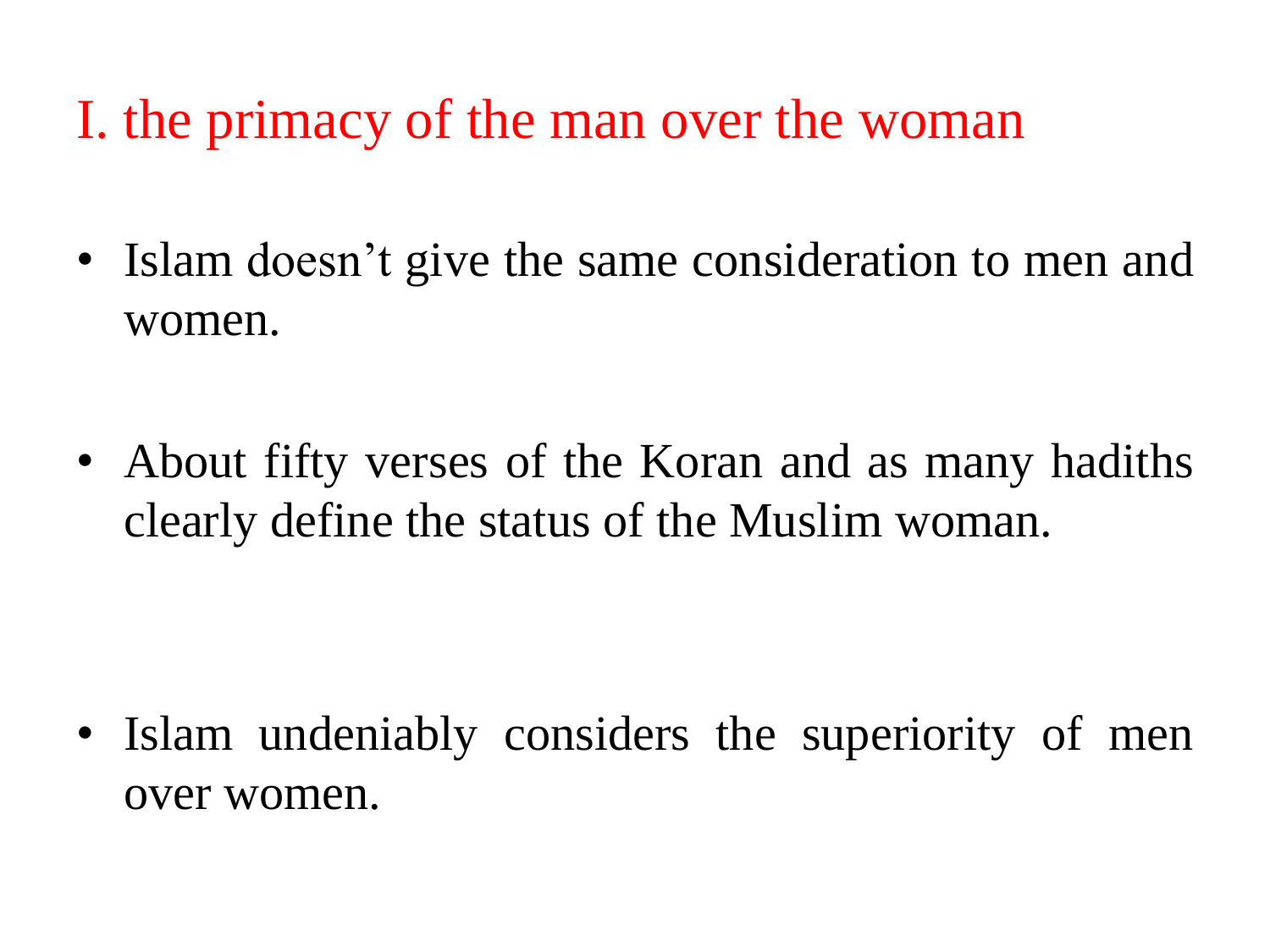• The Koran is very explicit about everyone's place in society. He takes up, in his introduction to this discriminatory logic, the myth of Adam's rib to define the level of inferiority of women in relation to men.

• "It is He who created you from one soul and created from it its mate that he might dwell in security with her." 7; 189 ( al a'raf)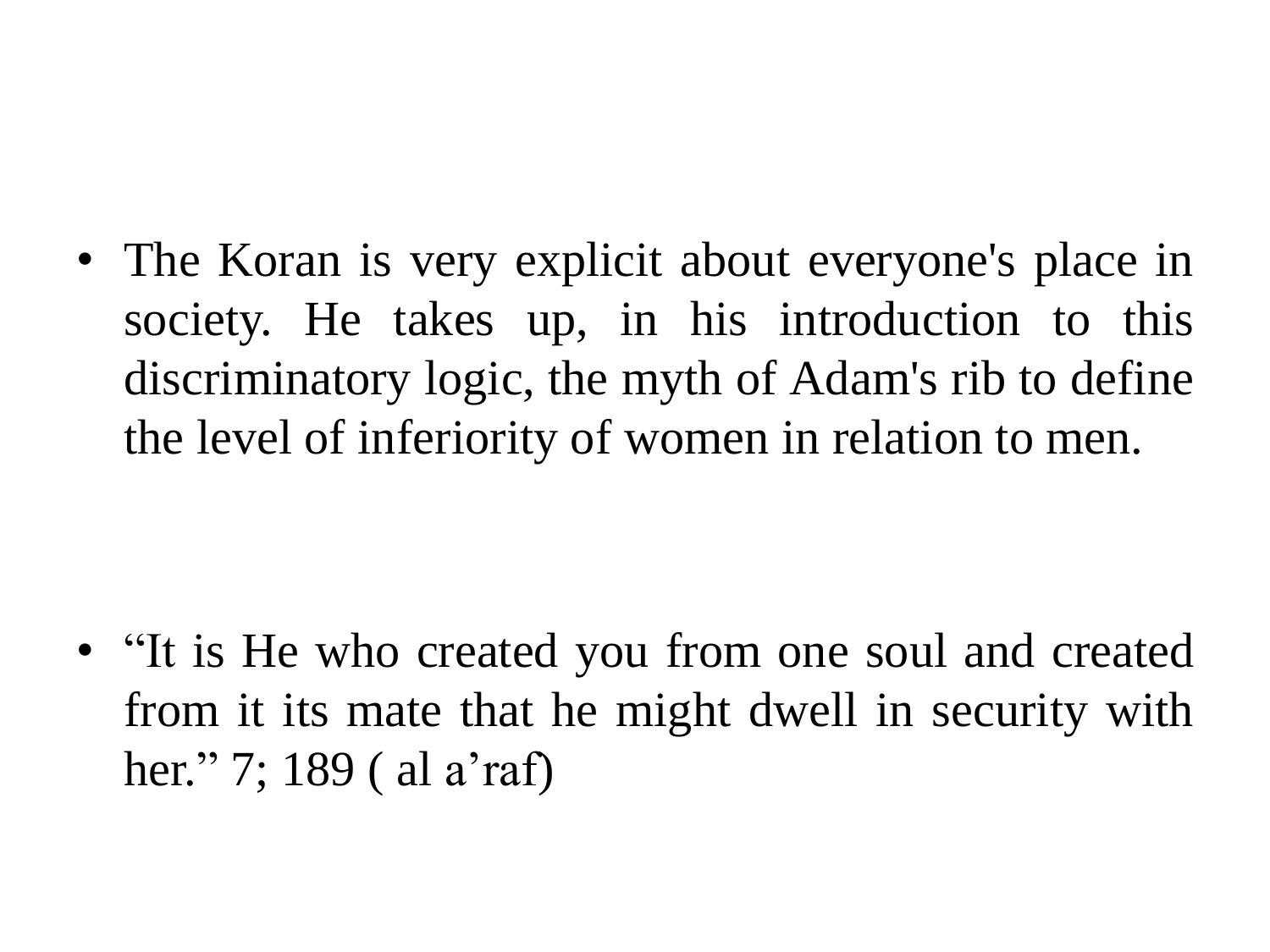• Sura 64 confirms the market value of women (as well as children), as part of the enumeration of earthly riches ("temptation" in the text): 64:14:

"(.) O you who have believed, indeed, among your wives and your children are enemies to you, so beware of them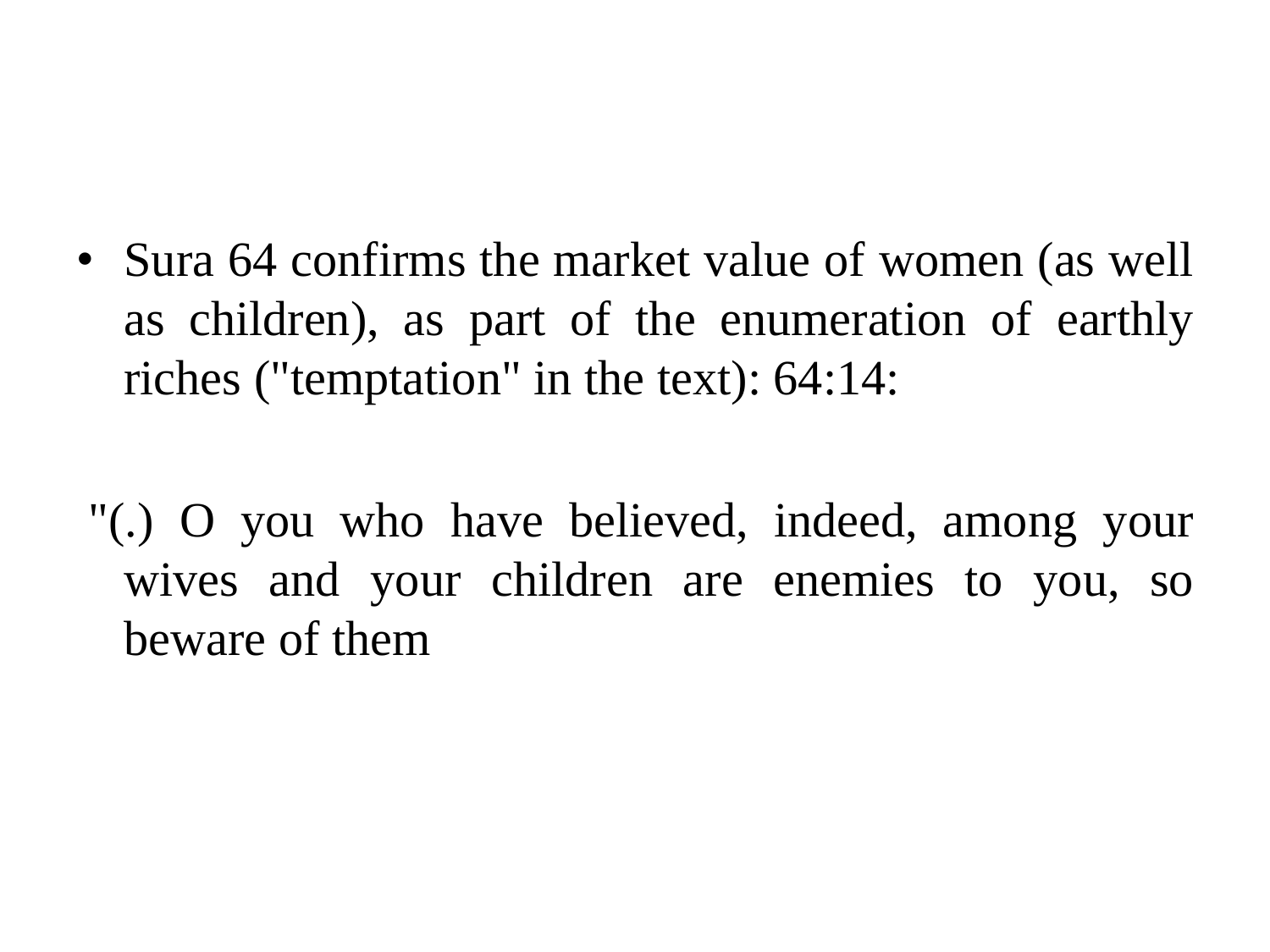the Koran places the woman in the rank of spectator and servant of the man. She is dependent on the husband in the same way as the cattle

Women are only a commodity whose value depends on their submission to Islam

The man in Islam is entitled to exert violence against his wife as the fourth sura confirms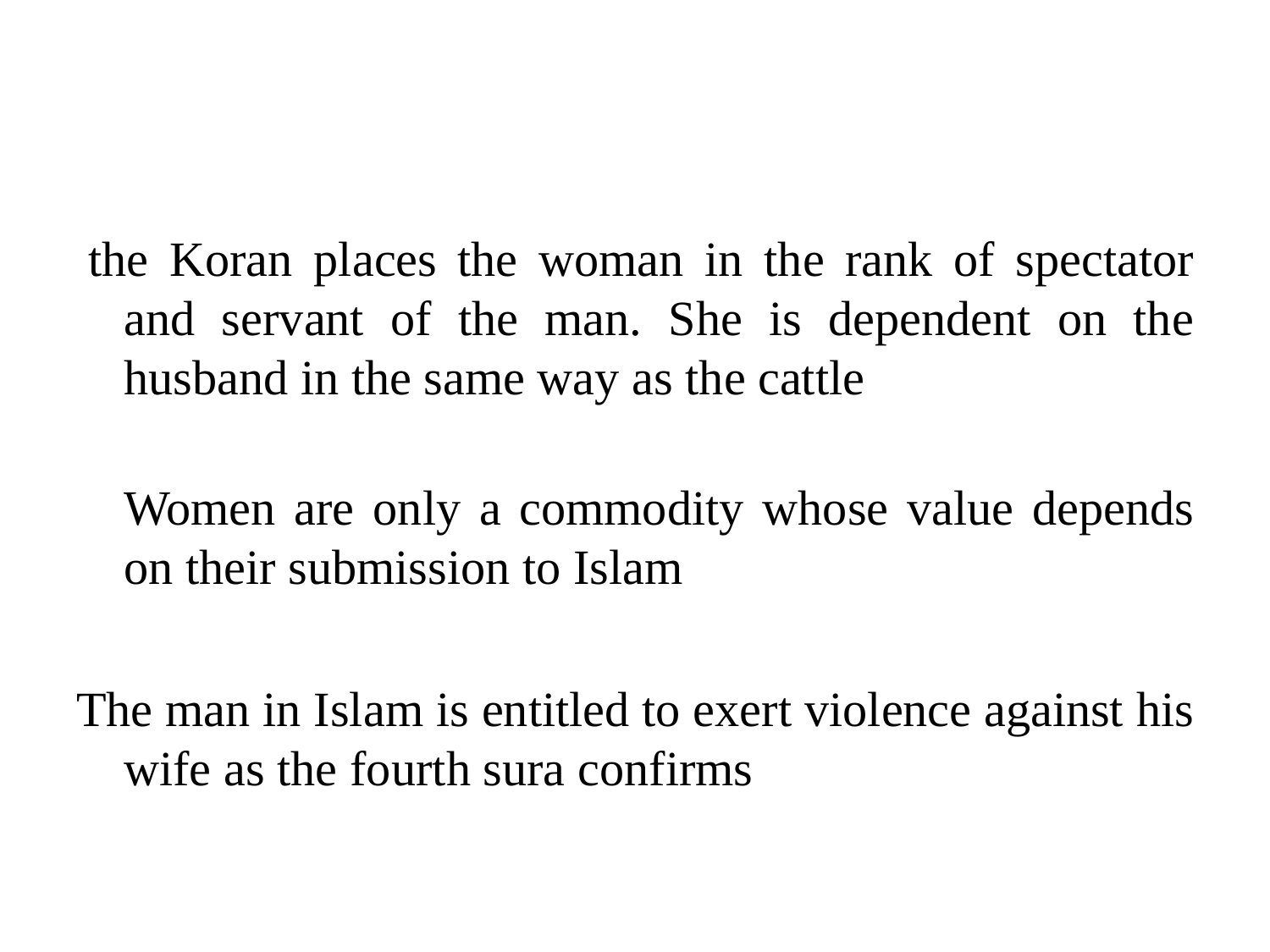### II. The identity sacrificed

- A. The body: between veiling and prevention
- It has neither freedom nor individuality, since religious values are incorporated In the individual's attitudes, gestures and movements.
- It is in this sense that it loses the sense of individuation since the individual himself is not distinguished from the community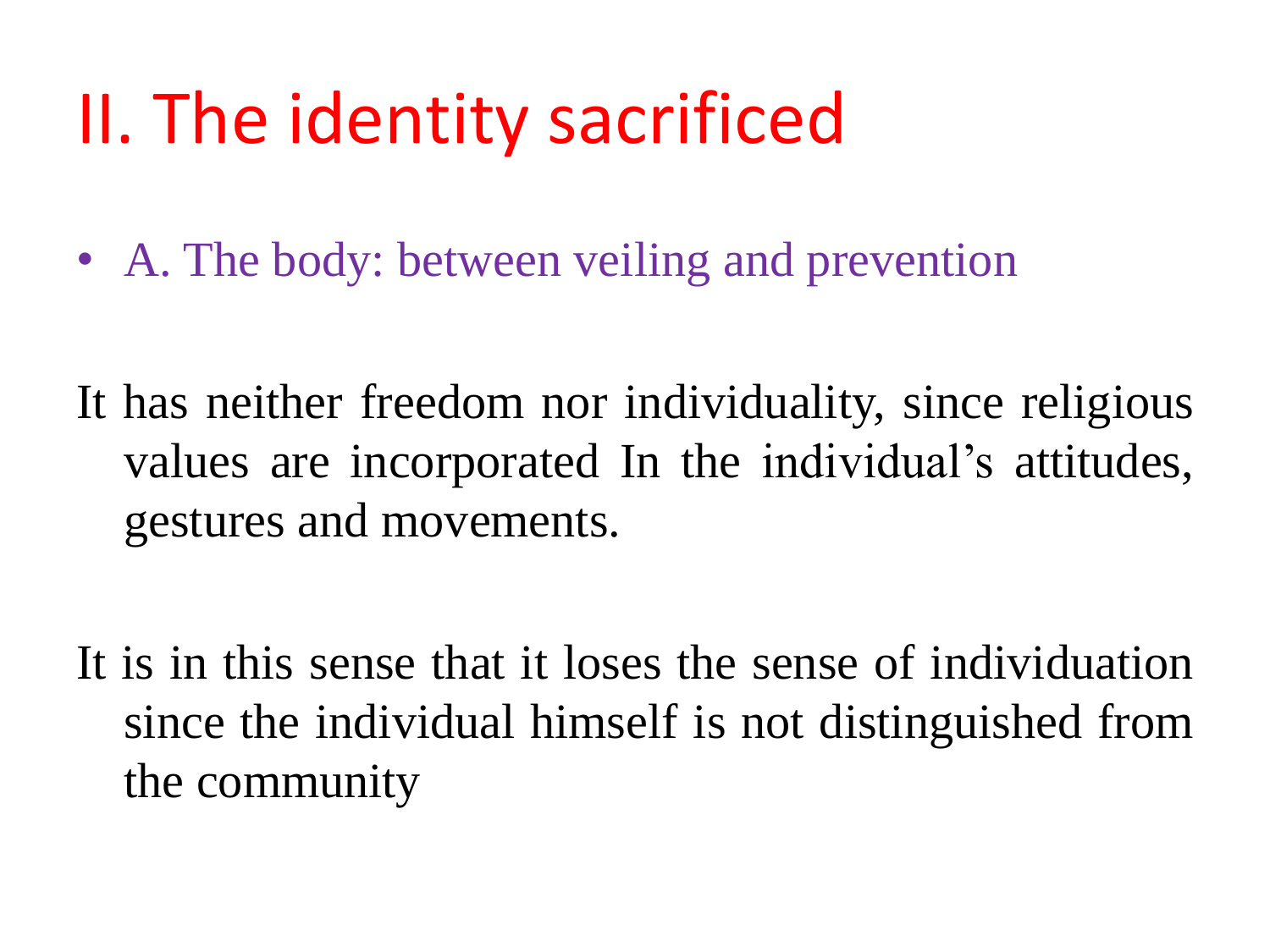• She was born to venerate Allah, to fade before him and, and to be at the service of man.



In short, to no longer be.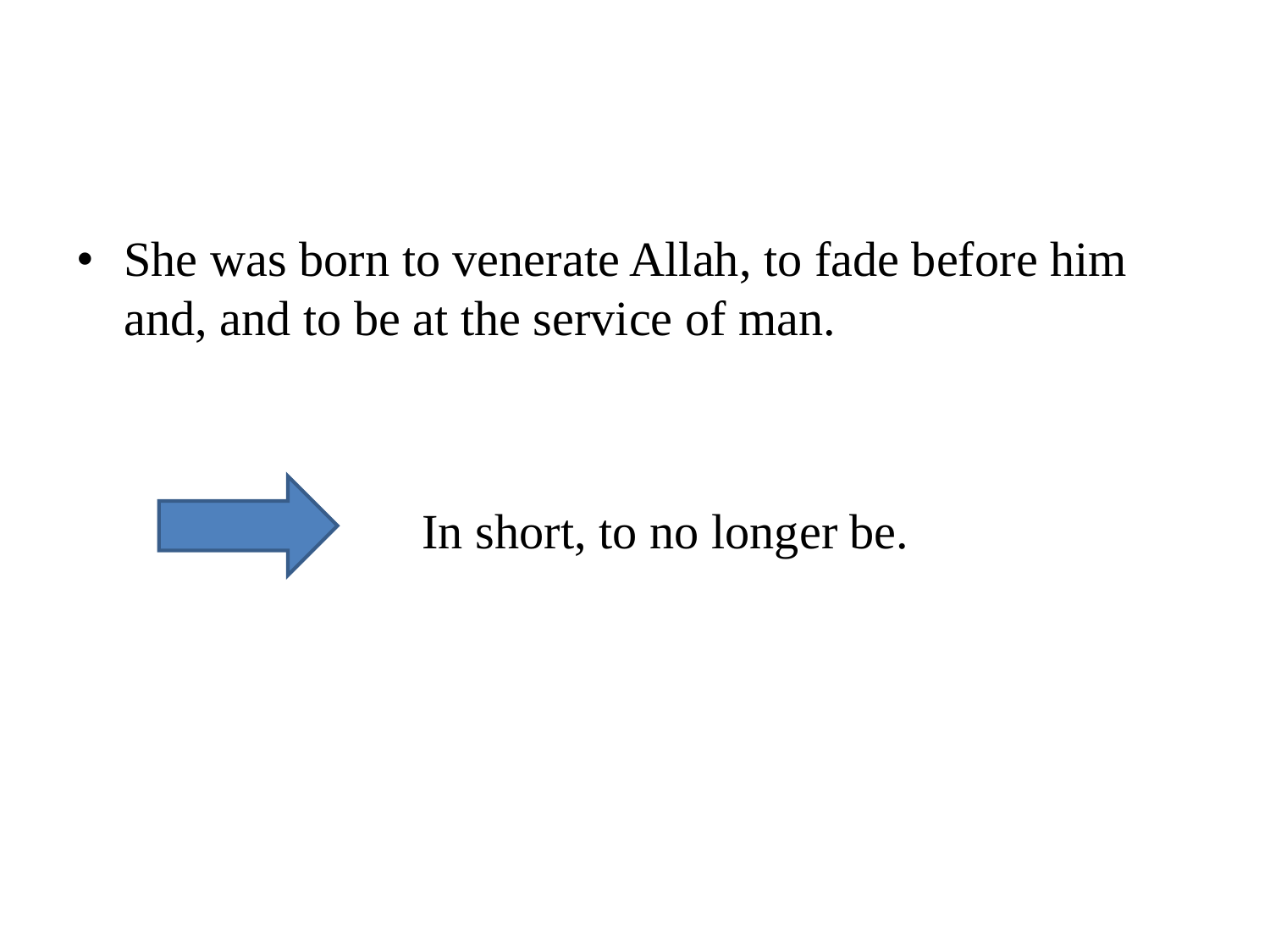- Exhibiting the female body subverts .it by disappropriating it from the divine.
- This assertion seems to validate the doxological discourse that requires the wearing of the veil and the enveloping of the body - and consequently the mind.
- Any bodily exhibition seeking to disturb the divine order is to be abolished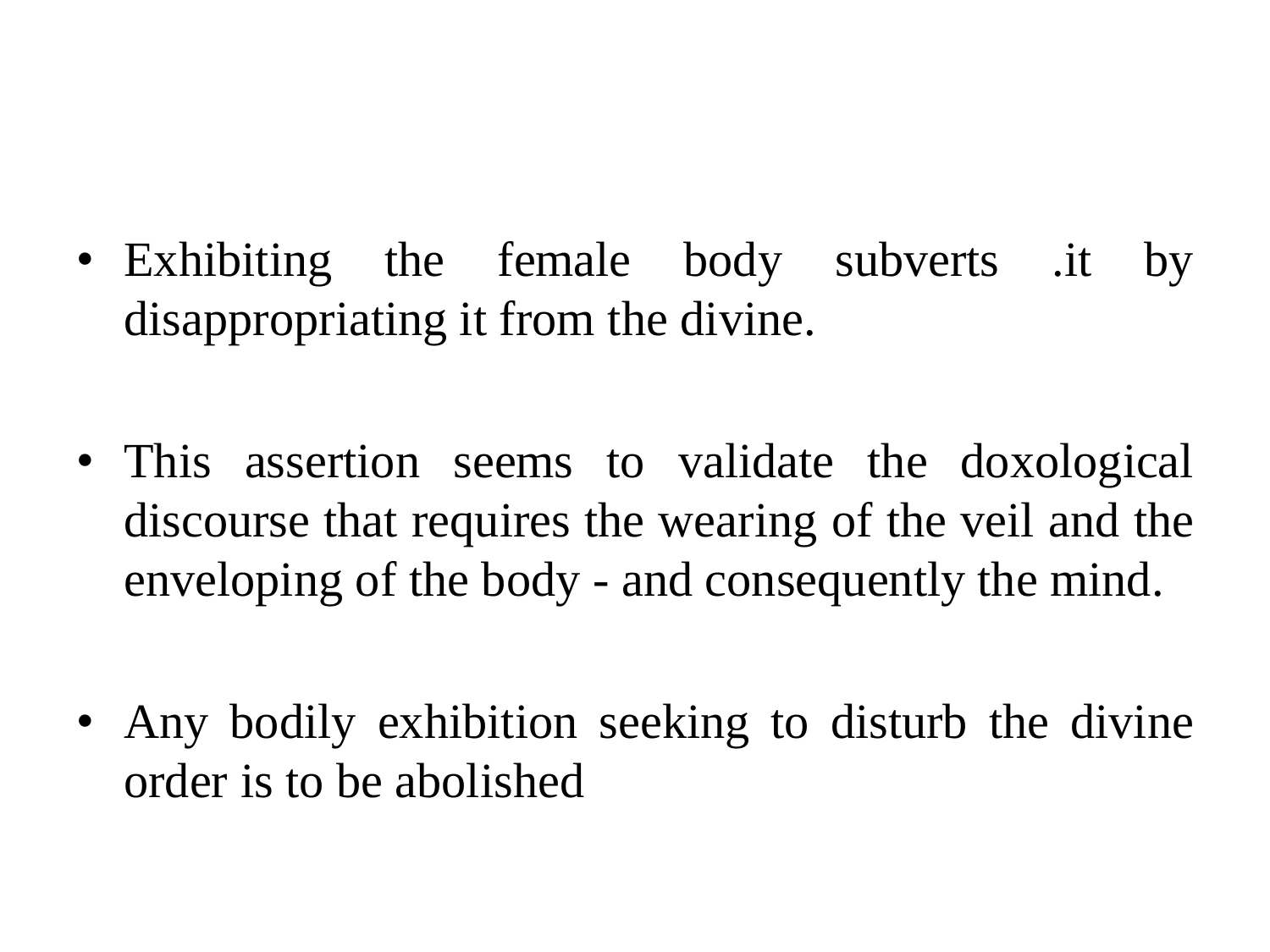• But "*the veil was prescribed in a context where it seemed to represent a sign intended to identify respectable women*". Abdelwahab, MEDDEB, *Sortir de la malédiction*, Paris, Seuil, 2008, p 178.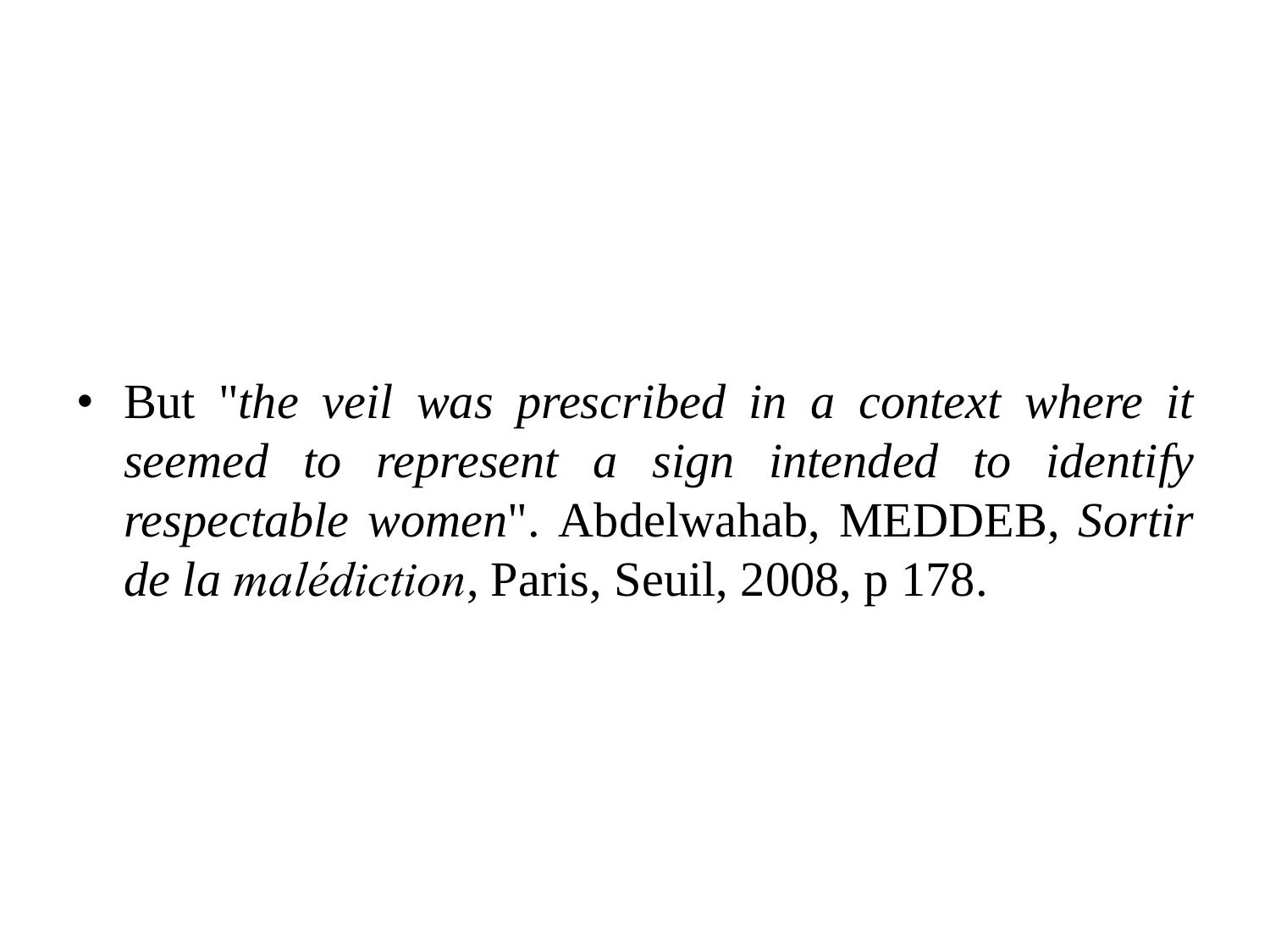• Thus they aim at the disappearance of the face as a frank identity of being.

In this perspective, camouflaging the face of the individual camouflages its identity.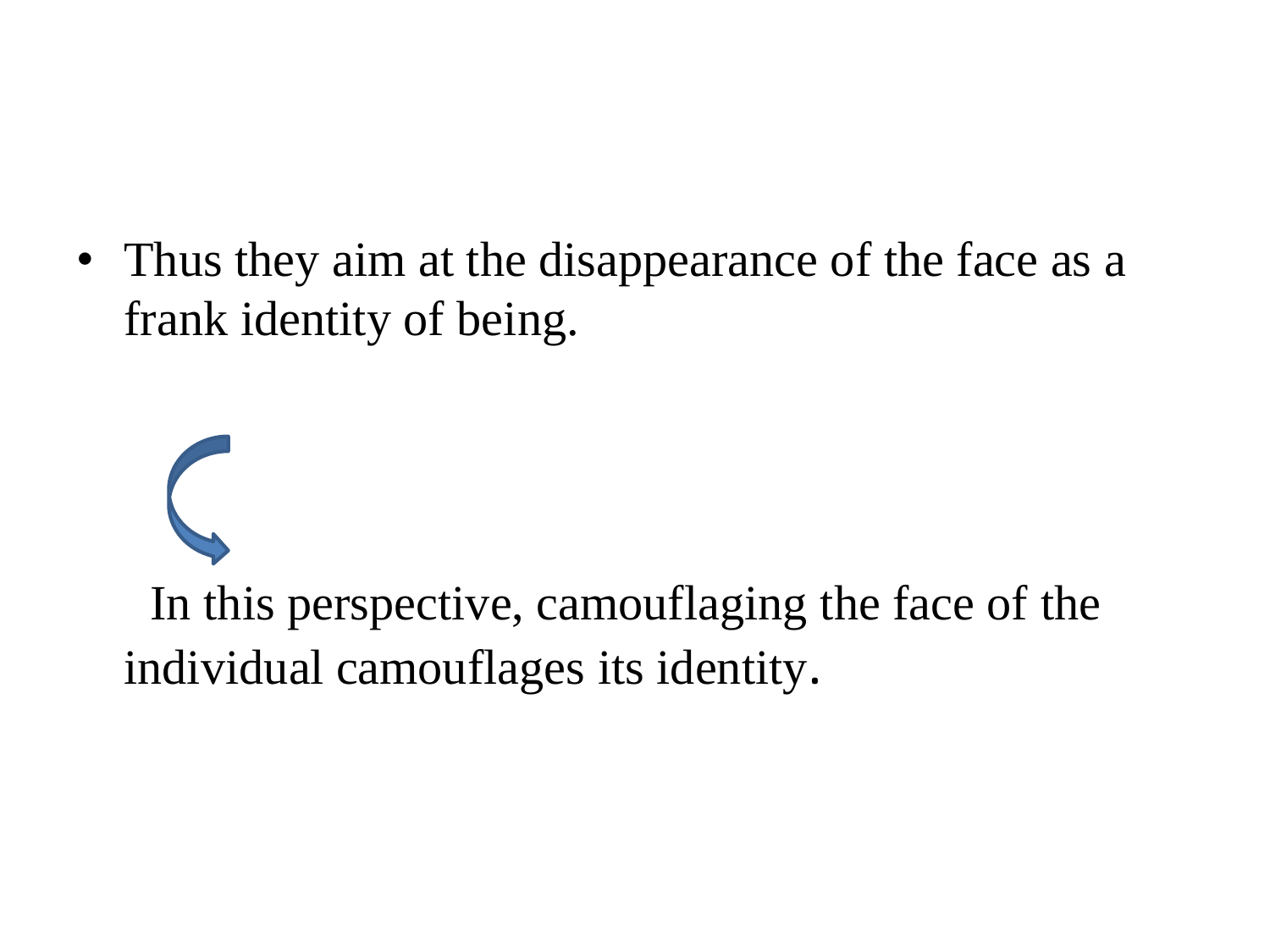#### B. The sacrifice of the onomastic identity

- "the Qur'an rarely speaks of women, it is only in popular legends" that it he speaks about them.
- Even the most famous mythical women are devoid of their identities, in this case, reference to their names.
- Eve is not mentioned in the Koran. Zuleikha and Balqis neither.
- Zuleikha is known by the seduction of the prophet Youssef and Baquis by the seduction of Solomon. Annemarie, SCHIMMEL, *L'Islam au féminin*, Albin Michel, 2000.p.25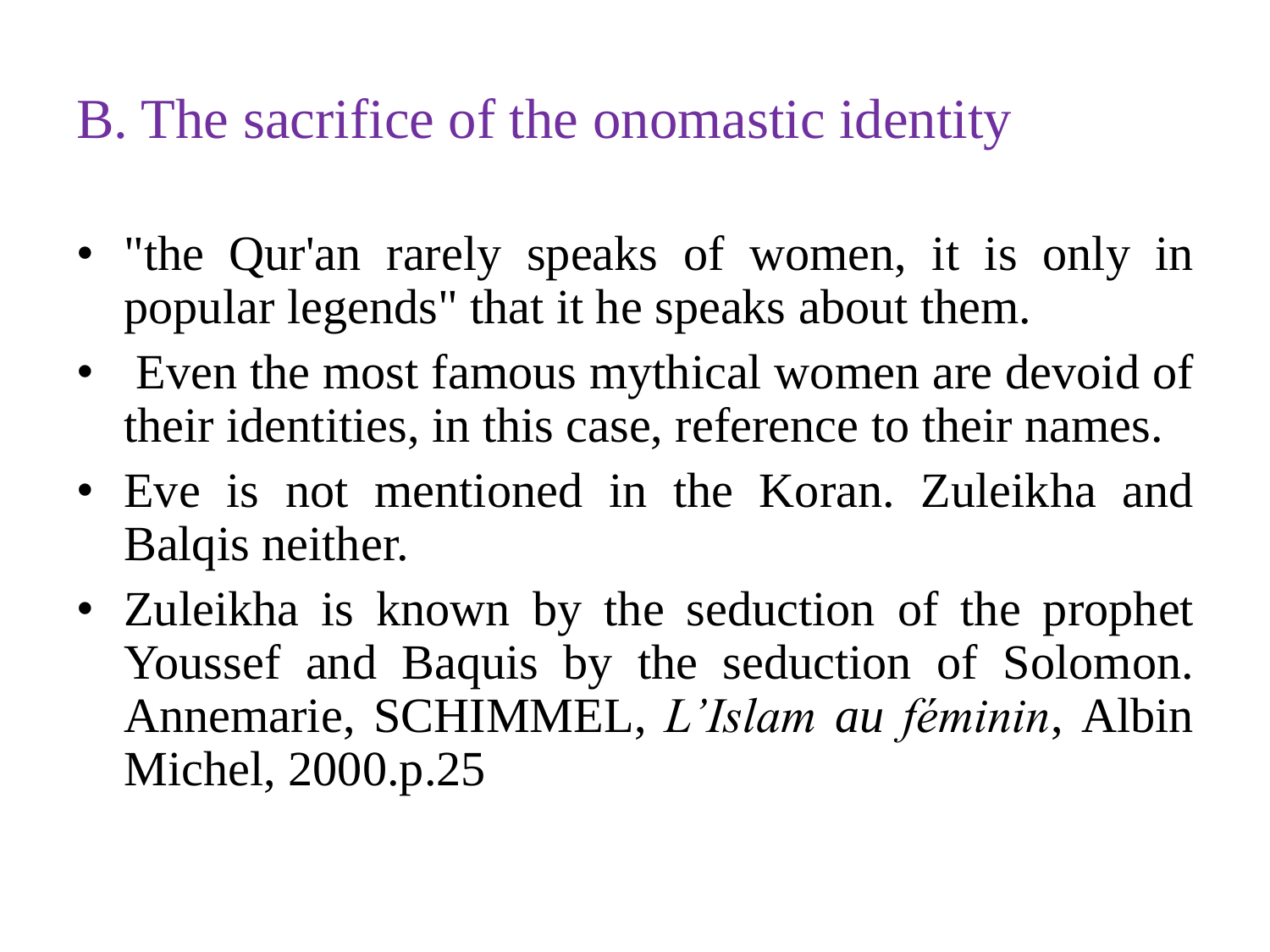#### C. The woman: A demonic being

The woman is often perceived as impure because she knows recurrent bleeding.

- This imposes several conditions before she can be considered cleansed. She is forbidden to pray, to fast, to make love, to touch the sacred text, or to enter a mosque.
- Because of this, she must distance herself from God and thus becomes closer to Satan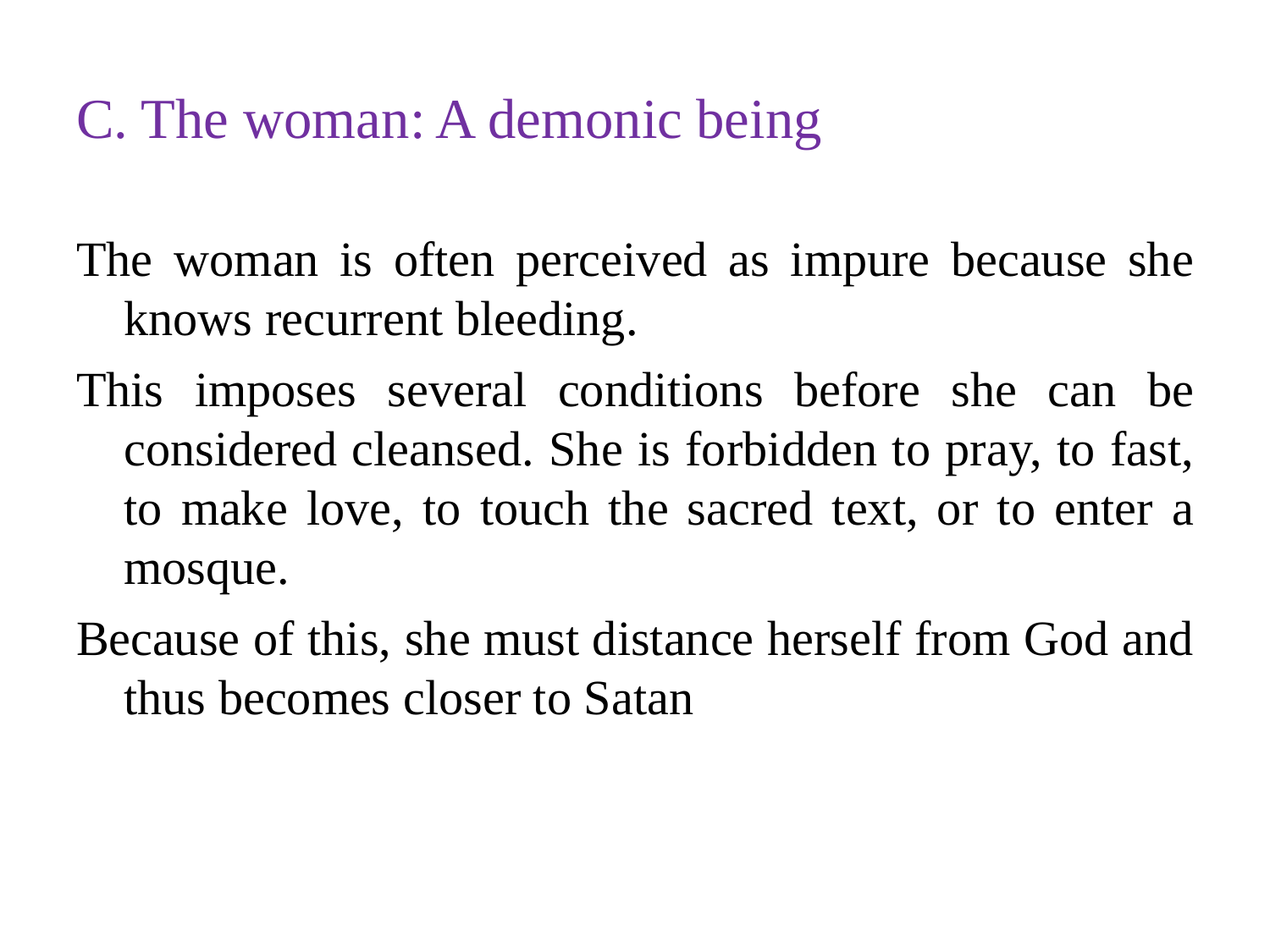## III. The doxological violence

- This modeling of the body implies a doxological violence against femininity of which religious rituals are merely an image.
- God is present even in the sexual act by imposing his sacrality
- Islam has begun to sacralize sexuality through marriage. Marriage is an act which transforms desire into a social and religious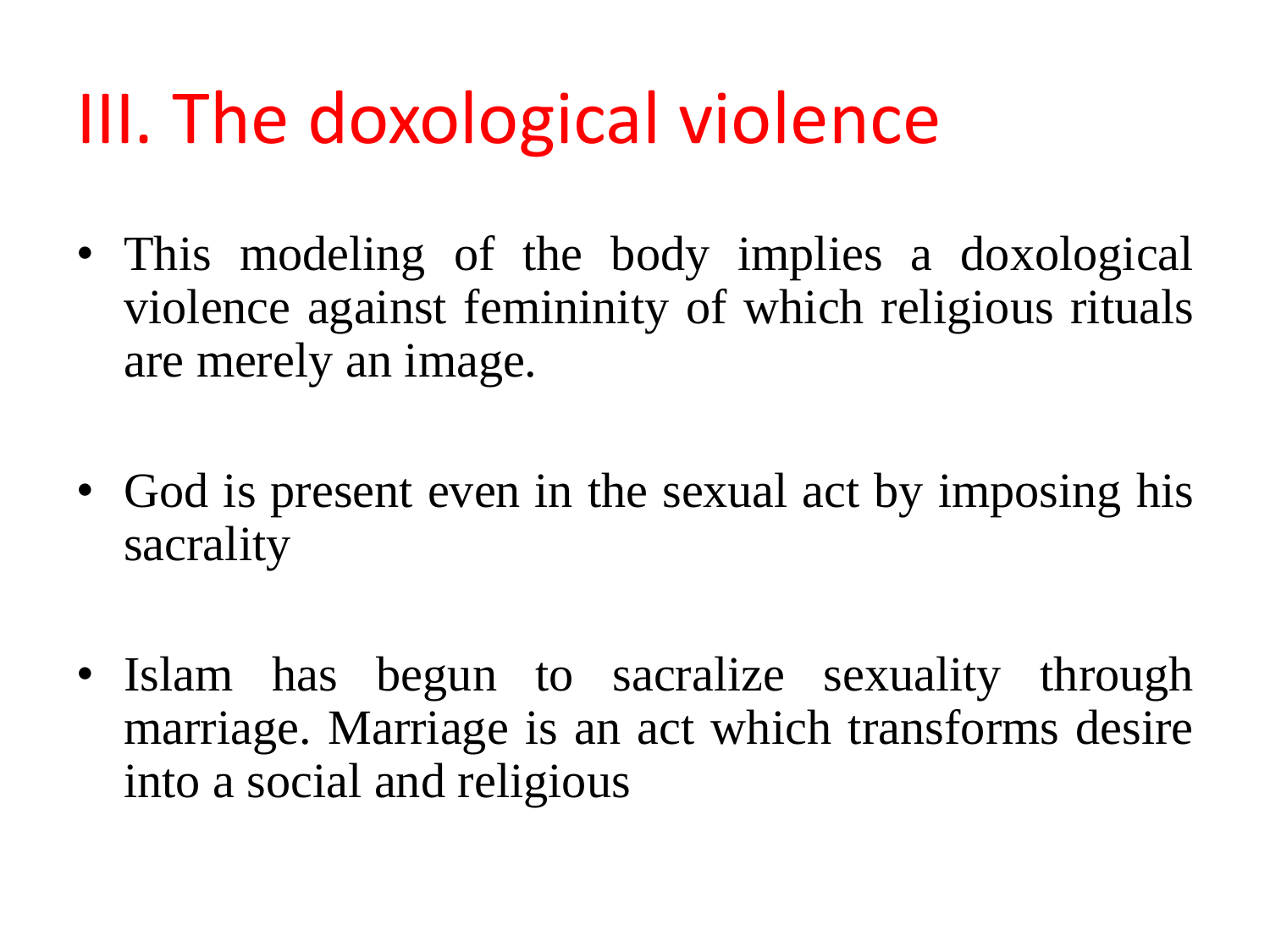## Conclusion

- The name "Islam" means submission and deconstruction is a sign of disobedience to a closed theology and an inheritance that dissociates the being from its primary identity (the body).
- To recover its body, its identity and its status as a human being equal to its male counterpart it must reject the old order.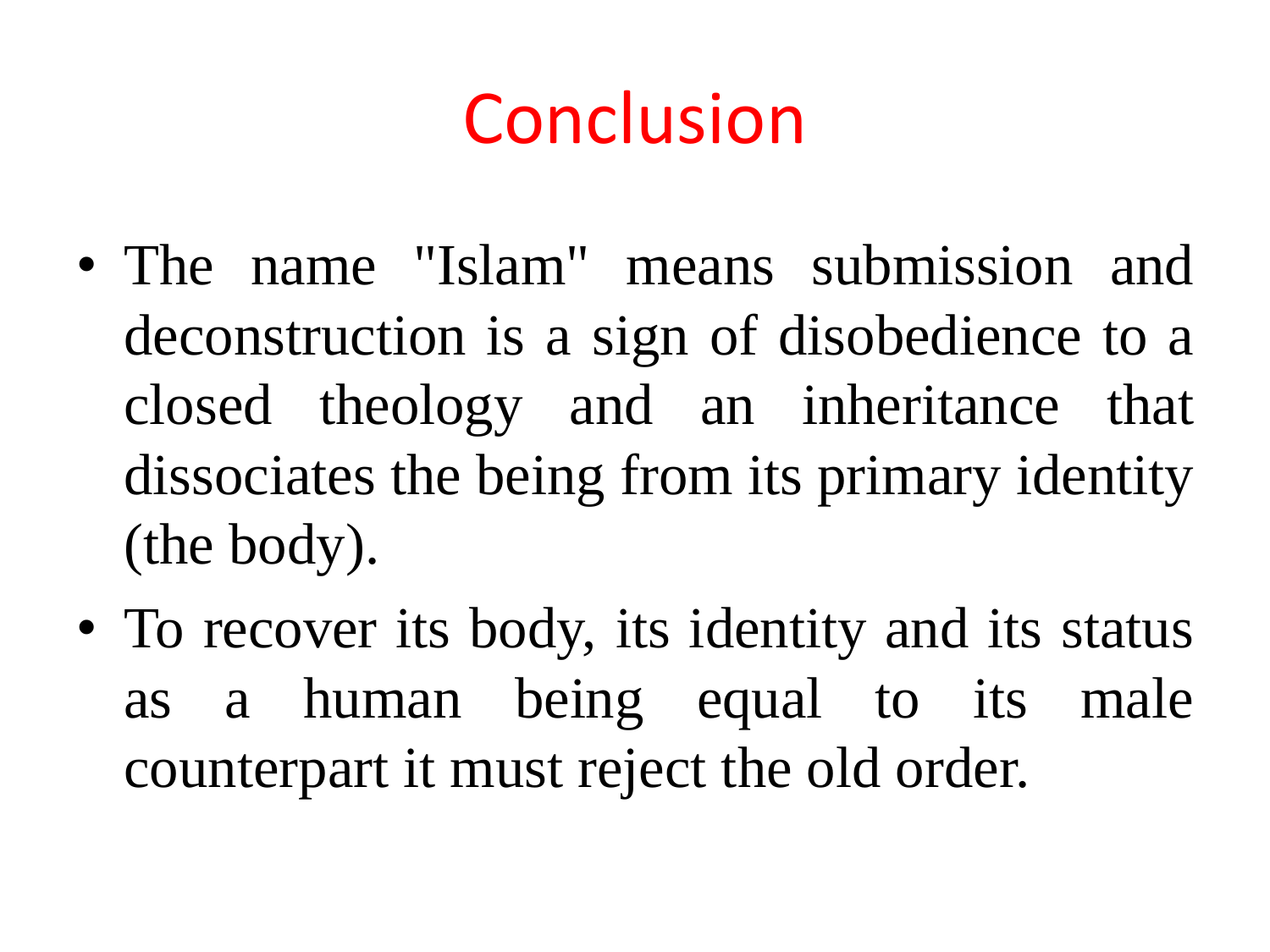• This rejection can only bring us into conflict with the Coran, whose commandments promoting feminine inequality must be seen as outmoded and inappropriate in the wake of modernity and the new universal values of humanity.